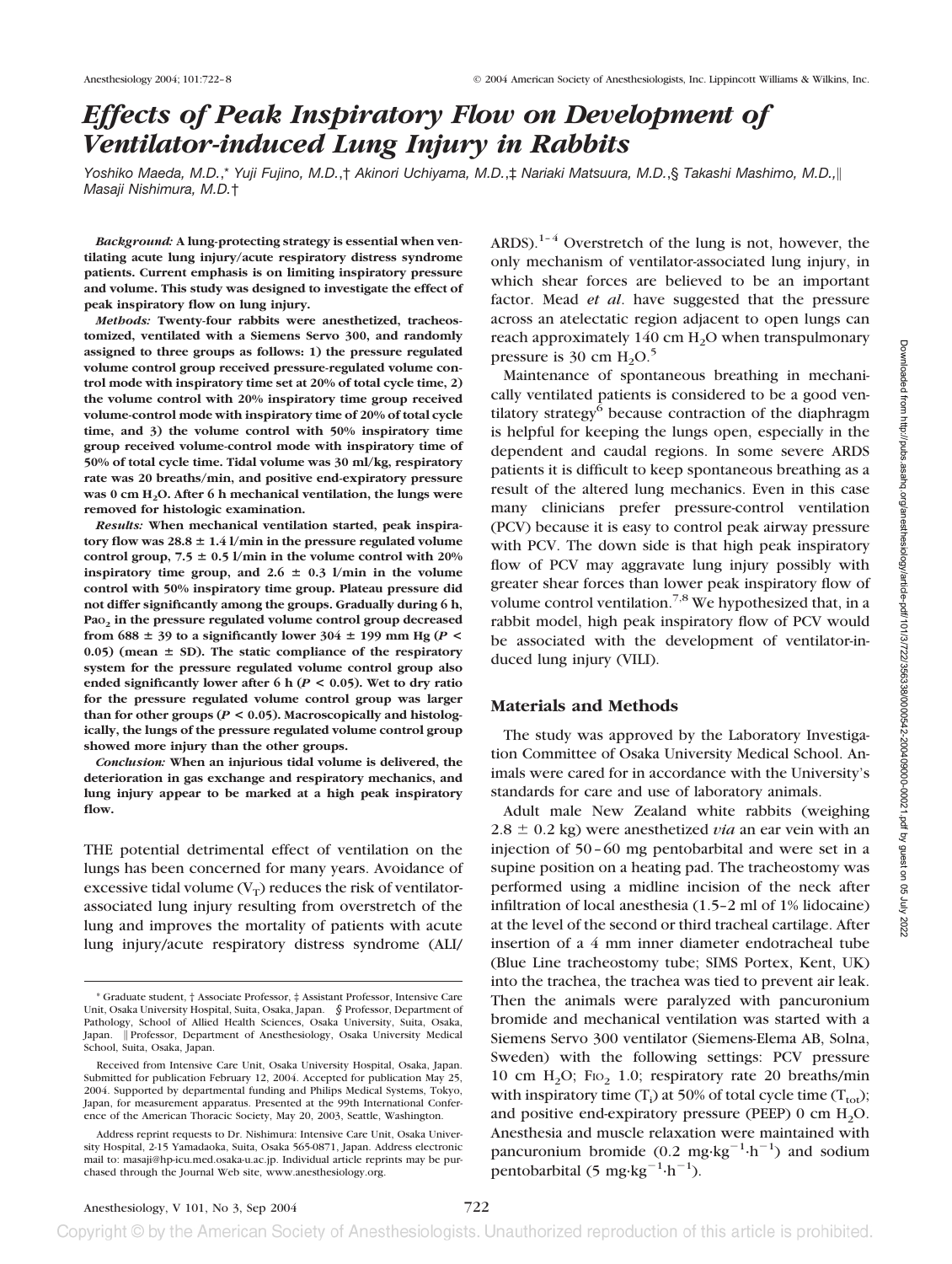The internal carotid artery was cannulated with a 20 gauge catheter (Angiocath 20; Becton Dickinson Vascular Access, Sandu, Utah) and received a Multiparameter sensor (Paratrend 7+™; Diametrics Medical Ltd., High Wycombe, UK) through the catheter for continuous intraarterial blood gas monitoring of Pa $o_2$ , pH, Pac $o_2$ , and temperature. The data from this sensor was sampled at 1-min intervals and stored on a personal computer. Animals with  $PaO<sub>2</sub>$  less than 500 mm Hg with these settings of ventilator were excluded from this study. As a result a total of 24 animals were investigated.

Arterial pressure was measured with a pressure transducer (TRANSPAC Monitoring Kit; Abbott Critical Care Systems, North Chicago, IL). The signals were amplified (AP-641G, AR-601G; Nihon Kohden, Tokyo, Japan) and stored on the computer *via* an analog-digital converter (DI-220, Dataq Instruments, Akron, OH). Lactated Ringer's solution was administered at a rate of 10 ml·kg<sup>-1</sup>·h<sup>-1</sup>, and the rate was titrated to maintain blood pressure within the range of  $\pm$  10% of initial values.

Before starting the study, a functional check of the ventilator was made according to manufacturer instructions, and then the pressure and flow transducers of the ventilator were calibrated with independent devices. The signals for pressure, flow and  $V_T$  were monitored with the ventilator and similarly stored *via* the converter to avoid the dead space resulting from the sensors. Recording of signal data on the computer system was managed using data acquisition software (WinDaq, Dataq Instruments, Akron, OH). Subsequent data analysis was performed with dedicated software (WinDaq playback, Dataq Instruments, Akron, OH).

#### *Experimental Protocol*

The animals were randomly assigned to one of three groups according to ventilatory strategy: the pressure regulated volume control (PC) group ( $n = 8$ ) received pressure-regulated volume control mode with  $T_i$  at 20% of  $T_{\text{tot}}$ ; the volume control with 20%  $T_i$  (VC<sub>20</sub>) group  $(n = 8)$  received volume-control mode with T<sub>i</sub> at 20% of  $T_{\text{tot}}$ ; and the volume control with 50%  $T_i$  (VC<sub>50</sub>) group  $(n = 8)$  received volume-control mode with T<sub>i</sub> at 50% of  $T_{\text{tot}}$ . Other, common, settings for each animal were as follows:  $V_T$ , 30 ml/kg; respiratory rate, 20 breaths/min; and PEEP, 0 cm  $H_2O$ .  $CO_2$  gas was added to maintain Paco<sub>2</sub> at 35–45 mm Hg. The inspiratory fraction of  $CO<sub>2</sub>$ was kept constant throughout the study.

Every 30 min, we measured intrinsic-PEEP levels using the expiratory hold button of the ventilator to perform end-expiratory airway occlusion. Similarly, using the inspiratory hold button of the ventilator, plateau pressure  $(P_{\text{plateau}})$  was also measured every 30 min. To calculate the static compliance of the respiratory system  $(C_{rs})$ , end-inspiratory occlusion was repeated three times.

Each occlusion was held for at least 2.5 s. From the recorded curves,  $C_{rs}$  was calculated as  $V_T/(P_{plateau}$ intrinsic-PEEP).

All animals were ventilated for 6 h and then killed with a large dose of pentobarbital sodium. Then the animals were exsanguinated as much as possible, the chest was carefully opened, and the lungs and trachea were removed en bloc. The right lungs were used for comparative measurement of wet and dry weights and the left for histologic analysis. The right lungs were weighed immediately after excision and put in an oven (Sanyo, Osaka, Japan) at 37°C for 48 h and weighed again to obtain the dry weight for calculation of wet to dry weight ratio. The left lungs were fixed by intratracheal insufflation with 10% formalin at a hydrostatic pressure of 15 cm  $H_2O$  and the specimens were floated in a fixative for 48 h. The lungs were cut into slices 5 mm thick in a coronal fashion from apex to base. Samples were systematically taken at a distance of 1.5 cm from the hilum in the lower lobe and embedded in paraffin. From each sample,  $3\text{-}\mu\text{m}$  slices were stained with hematoxylin and eosin and Masson trichrome for microscopic examination. Experimental group information was unknown to the microscopist who evaluated the samples. Criteria were based on total score of four parameters: alveolar congestion, hemorrhage, infiltration or aggregation of neutrophils in airspaces or vessel walls, and thickness of alveolar wall/hyaline membrane formation by using a damage scale of 0 to 4 as follows: 0, minimal or no damage; 1, mild damage (less than 25% of the field); 2, moderate damage (25% to 50% of the field); 3, severe damage (50% to 75% of the field); 4, maximal damage (more than  $75\%$  of the field).<sup>9</sup> Therefore, a total score of 0 presented normal histology and a score of 16 presented maximal damage. The examination was again performed after 6 months. Difference of total score between the two examinations was less than 10% on each slide; mean values of the two examinations were used in the results.

#### *Data Analysis*

Results are presented as mean  $\pm$  SD. We used two-way analysis of variance for repeated measures to determine the statistical significance of group differences in blood gases and respiratory parameters at different time points as well as differences among measurement points in each group. One-way analysis of variance was used to determine the statistical significance of group differences in lung weight. When statistical significance was indicated, it was further examined by *post hoc* analysis (Tukey honest significant difference test). Lung injury scores were analyzed by Kruskal-Wallis nonparametric analysis of variance followed by the Mann–Whitney *U* test. A statistical software package (STATISTICA 5.5;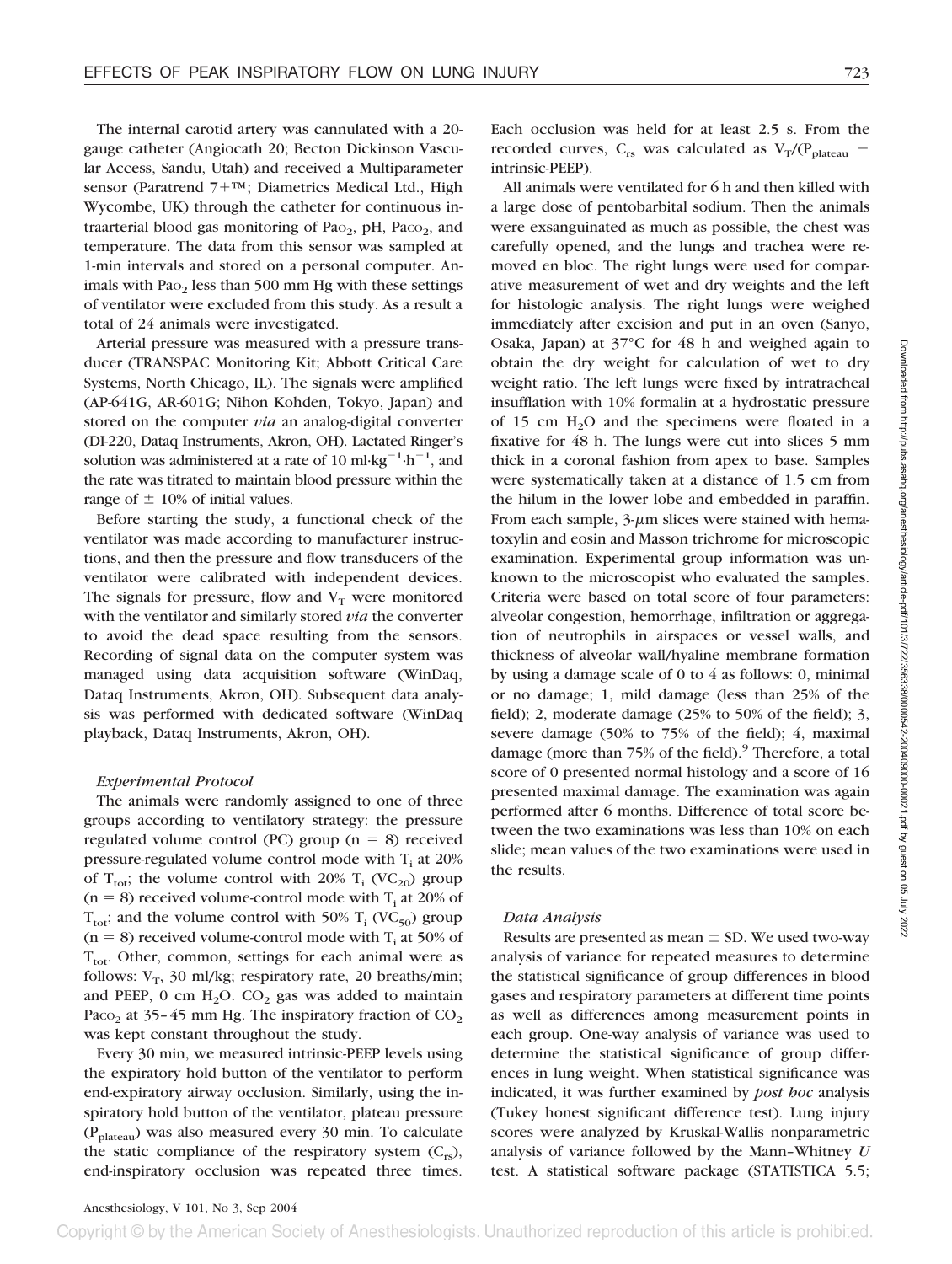|                             | At start of mechanical ventilation |                  |                  | At end of the protocol     |                            |                                  |
|-----------------------------|------------------------------------|------------------|------------------|----------------------------|----------------------------|----------------------------------|
|                             | PC                                 | VC <sub>20</sub> | VC <sub>50</sub> | <b>PC</b>                  | VC <sub>20</sub>           | VC <sub>50</sub>                 |
| PIP (cm $H_2O$ )            | $22 \pm 1$                         | $27 \pm 2$ †     | $23 \pm 21$      | $31 \pm 4^*$               | $30 \pm 3^*$               | $24 \pm 3$ <sup>+</sup>          |
| Paw mean (cm $H2O$ )        | $4.9 \pm 0.4$                      | $3.1 \pm 0.2$ †  | $5.1 \pm 0.3$ ‡  | $6.4 \pm 0.9^*$            | $3.8 \pm 0.5$ <sup>*</sup> | $6.1 \pm 2.0$ <sup>*</sup> $\pm$ |
| Intrinsic PEEP (cm $H_2O$ ) | $0.0 \pm 0.0$                      | $0.0 \pm 0.0$    | $0.0 \pm 0.0$    | $0.0 \pm 0.0$              | $0.0 \pm 0.0$              | $0.0 \pm 0.0$                    |
| Peak flow (L/min)           | $28.8 \pm 1.4$                     | $7.5 \pm 0.5$ †  | $2.6 \pm 0.3$ †‡ | $35.6 \pm 2.8^*$           | $7.4 \pm 0.4$              | $2.5 \pm 0.3$ †‡                 |
| Mean flow (L/min)           | $7.6 \pm 0.3$                      | $7.2 \pm 0.5$    | $2.3 \pm 0.3$ †‡ | $7.7 \pm 0.4$              | $7.1 \pm 0.5$              | $2.4 \pm 0.3$ †‡                 |
| $V_T$ (mL/kg)               | $29.9 \pm 0.2$                     | $29.8 \pm 0.3$   | $29.8 \pm 0.3$   | $29.9 \pm 0.3$             | $29.8 \pm 0.3$             | $29.9 \pm 0.3$                   |
| рH                          | $7.46 \pm 0.07$                    | $7.49 \pm 0.05$  | $7.48 \pm 0.02$  | $7.34 \pm 0.09^*$          | $7.40 \pm 0.03^*$          | $7.41 \pm 0.05$                  |
| Pao <sub>2</sub> (mm Hg)    | $688 \pm 39$                       | $711 \pm 34$     | $699 \pm 33$     | $304 \pm 199$ <sup>*</sup> | $589 \pm 112$ *†           | $620 \pm 214$                    |
| Paco <sub>2</sub> (mm Hg)   | $42 \pm 2$                         | $42 \pm 2$       | $41 \pm 4$       | $51 \pm 8^*$               | $44 \pm 3$                 | $43 \pm 7$                       |
| ABP (mm Hg)                 | $107 \pm 10$                       | $113 \pm 10$     | $104 \pm 5$      | $102 \pm 7^*$              | $93 \pm 9^*$               | $93 \pm 9^*$                     |
| BT (°C)                     | $39.6 \pm 0.4$                     | $39.7 \pm 0.5$   | $39.6 \pm 0.5$   | $39.9 \pm 0.9$             | $40.1 \pm 0.6$             | $40.0 \pm 1.0$                   |

**Table 1. Ventilatory Parameters, Blood Gas Analysis, and Body Temperature of Each Group of Animals at Start of Mechanical Ventilation and at End of the Protocol**

Data are presented as mean  $\pm$  SD.

 $ABP$  = mean arterial blood pressure;  $BT$  = body temperature; Intrinsic PEEP = intrinsic positive end expiratory pressure; Paw mean = mean airway pressure; PC = pressure-regulated volume control mode with inspiratory time at 20% of total cycle time; PIP = peak inspiratory pressure; VC<sub>20</sub> = volume-control mode with inspiratory time at 20% of total cycle time; VC<sub>50</sub> = volume-control mode with inspiratory time at 50% of total cycle time; V<sub>T</sub> = tidal volume.

StatSoft Inc., Tulsa, OK) was used, and significance was set at  $P < 0.05$ .

tics for body weight,  $PaO<sub>2</sub>$ ,  $PaCO<sub>2</sub>$ ,  $pH$ , and mean arterial pressure (table 1).

# **Results**

In 24 rabbits randomly allotted to each of the three groups we found that at the beginning of mechanical ventilation, each group had similar baseline characteris-

Figure 1 shows typical flow and airway pressure tracings of each group at the beginning of mechanical ventilation. For each animal throughout the protocol,  $V_T$ was maintained at 30 ml/kg. Peak inspiratory pressure (PIP) for the  $VC_{20}$  group was significantly higher than for the PC group and the VC<sub>50</sub> group ( $P < 0.05$ ) at the start of mechanical ventilation, and PIP for the  $VC_{50}$  group



**Fig. 1. (***Upper panel***) Representative flow tracings of each group at the beginning of the mechanical ventilation. (***Lower panel***) Representative pressure tracings of each group at the beginning of the mechanical ventilation.** *PC* - **pressure-regulated volume control mode with inspiratory time at 20% of total cycle time;** *VC***<sup>20</sup>** - **volume-control mode with inspiratory time at 20% of total cycle** time; and  $VC_{50}$  = volume-control mode with inspiratory time at 50% of total cycle time.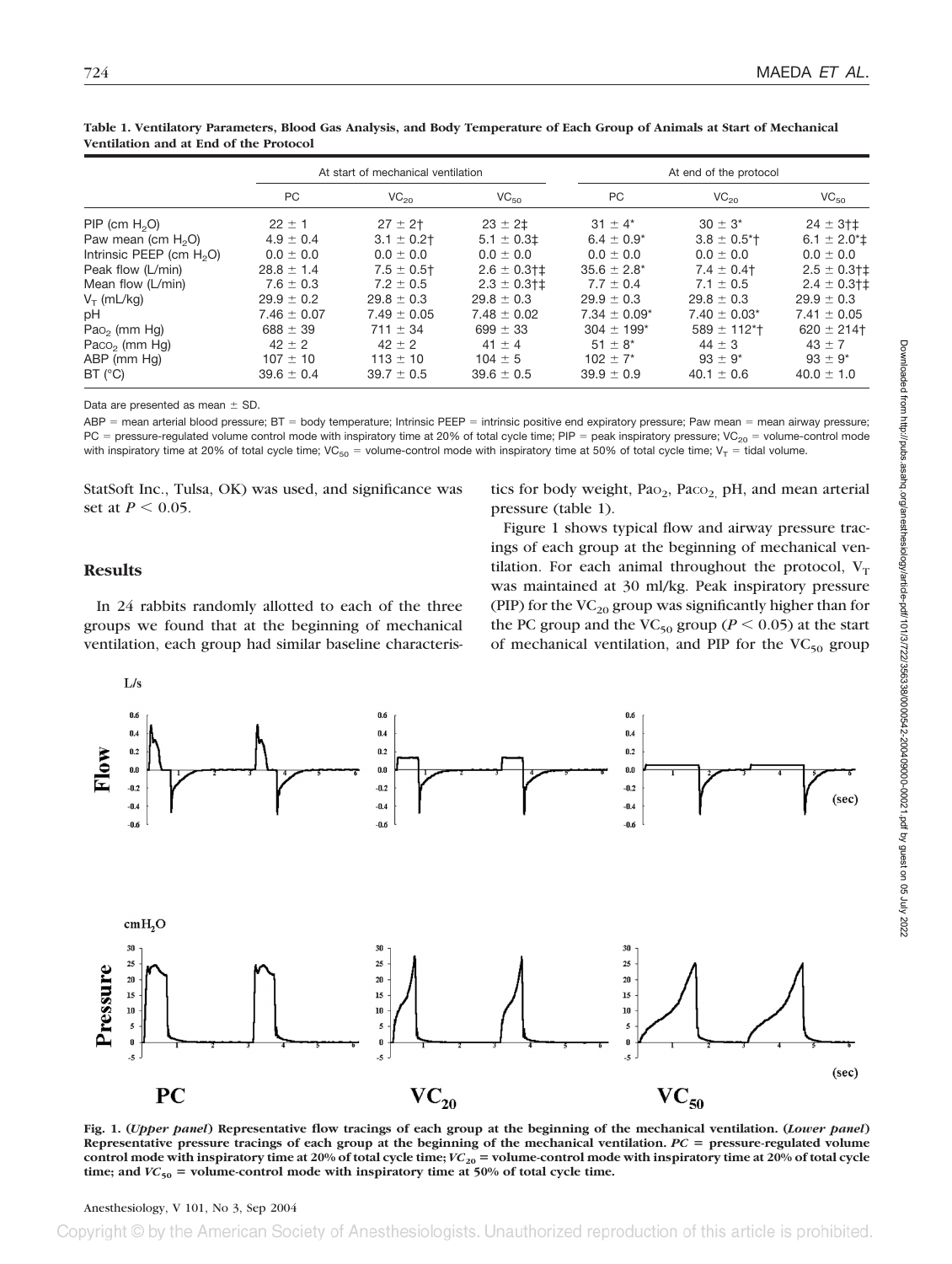

**Fig. 2. Time course of changes in respiratory system compliance of the three groups.** *C***rs** - **compliance of the respiratory system;** *PC* - **pressure-regulated volume control mode with inspiratory** time at 20% of total cycle time;  $VC_{20}$  = volume-control mode with inspiratory time at 20% of total cycle time; and  $VC_{50}$  = **volume-control mode with inspiratory time at 50% of total cycle time.** All values are mean  $\pm$  SD \*Significant difference ( $P$  < 0.05) **compared with 0 min in the PC group; \*\*significant difference**  $(P < 0.05)$  compared with 0 min in the VC<sub>20</sub> group; †significant **difference (***P* **< 0.05) compared with the PC group at each measurement point.**

was significantly lower than for the PC group and the VC<sub>20</sub> group at end of the protocol ( $P \le 0.05$ ). PIP for the PC group and the  $VC_{20}$  group at the end of the protocol significantly increased compared with those at start of mechanical ventilation. Mean airway pressure (Paw mean) for the  $VC_{20}$  group was significantly lower than for the PC group and the  $VC_{50}$  group throughout the 6 h of ventilation ( $P \le 0.05$ ). Paw mean for the three groups at end of the protocol significantly increased compared with those at start of mechanical ventilation ( $P \leq 0.05$ ). Intrinsic-PEEP did not occur in any animals. In the PC group, peak inspiratory flow at end of the protocol significantly increased compared with that at start of mechanical ventilation ( $P \leq 0.05$ ). Mean flow of the  $VC_{50}$  group was significantly lower than the other groups ( $P < 0.05$ ), and mean flows of the PC group and the  $VC_{20}$  group were similar. Tidal volumes of the three groups did not differ significantly throughout the 6 h of ventilation. After 6 h, Pa $\circ$  and pH for the PC group and the  $VC_{20}$  group decreased significantly and  $P_{ACO_2}$  for the PC group increased significantly compared to those at the start  $(P < 0.05)$  (table 1).

At the start of mechanical ventilation,  $P_{plateau}$  and  $C_{rs}$  of the three groups did not differ significantly; after 3.5 h of mechanical ventilation  $C_{rs}$  of the PC group decreased significantly ( $P < 0.05$ ) (fig. 2). This decrease in C<sub>rs</sub> was followed by increased  $P_{plateau}$  in the PC group, which was significantly higher after 4 h of mechanical ventilation than at the start  $(P < 0.05)$  (fig. 3).

Figure 4 shows the wet to dry ratio of each group. After 6 h ventilation the lungs of the PC group had more water content than the other groups ( $P \leq 0.05$ ).

The lungs of the PC group exhibited gross damage, including edema with distinct petechial hemorrhages on



**Fig. 3. Time course of changes in plateau pressure of the three groups.** *P***plateau** - **plateau pressure;** *PC* - **pressure-regulated volume control mode with inspiratory time at 20% of total cycle**  $\textrm{time}$ ;  $VC_{20}$  = volume-control mode with inspiratory time at 20% of total cycle time; and  $VC_{50}$  = volume-control mode with in**spiratory time at 50% of total cycle time. All values are mean SD \*Significant difference (***P* **< 0.05) compared with 0 min in the PC group; \*\*significant difference (***P* **< 0.05) compared with**  $0$  min in the  $VC_{20}$  group.

the surface. The lungs of the  $VC_{20}$  group were less damaged than those in the PC group. In the  $VC_{50}$  group most lungs were pink and neither edematous nor hemorrhagic. Lung injury scores were larger in the PC group than in the VC<sub>20</sub> group and the VC<sub>50</sub> group ( $P < 0.05$ ) (fig. 5). Microphotographs representative of the lungs in the three groups are shown in figure 6A, B and C. Alveolar and interstitial edema, alveolar hemorrhage, and infiltration of neutrophils are observed in the PC group (fig. 6A). Alveolar wall thickness is observed in some of the fields in the  $VC_{20}$  group (fig. 6B) and almost no histologic abnormality is observed in the  $VC_{50}$  group (fig. 6C).

#### **Discussion**

Major findings of the current study are as follows: 1) PCV was associated with more lung damage, manifested by hypoxemia and histologic damage, than the low flow of volume-control ventilation (VCV) with the same  $V_T$ 



**Fig. 4. Wet to dry ratios of the three groups. Short horizontal** lines show means of each group.  $PC = pressure$ -regulated vol**ume control mode with inspiratory time at 20% of total cycle** time;  $VC_{20}$  = volume-control mode with inspiratory time at 20% of total cycle time; and  $VC_{50}$  = volume-control mode with in**spiratory time at 50% of total cycle time.**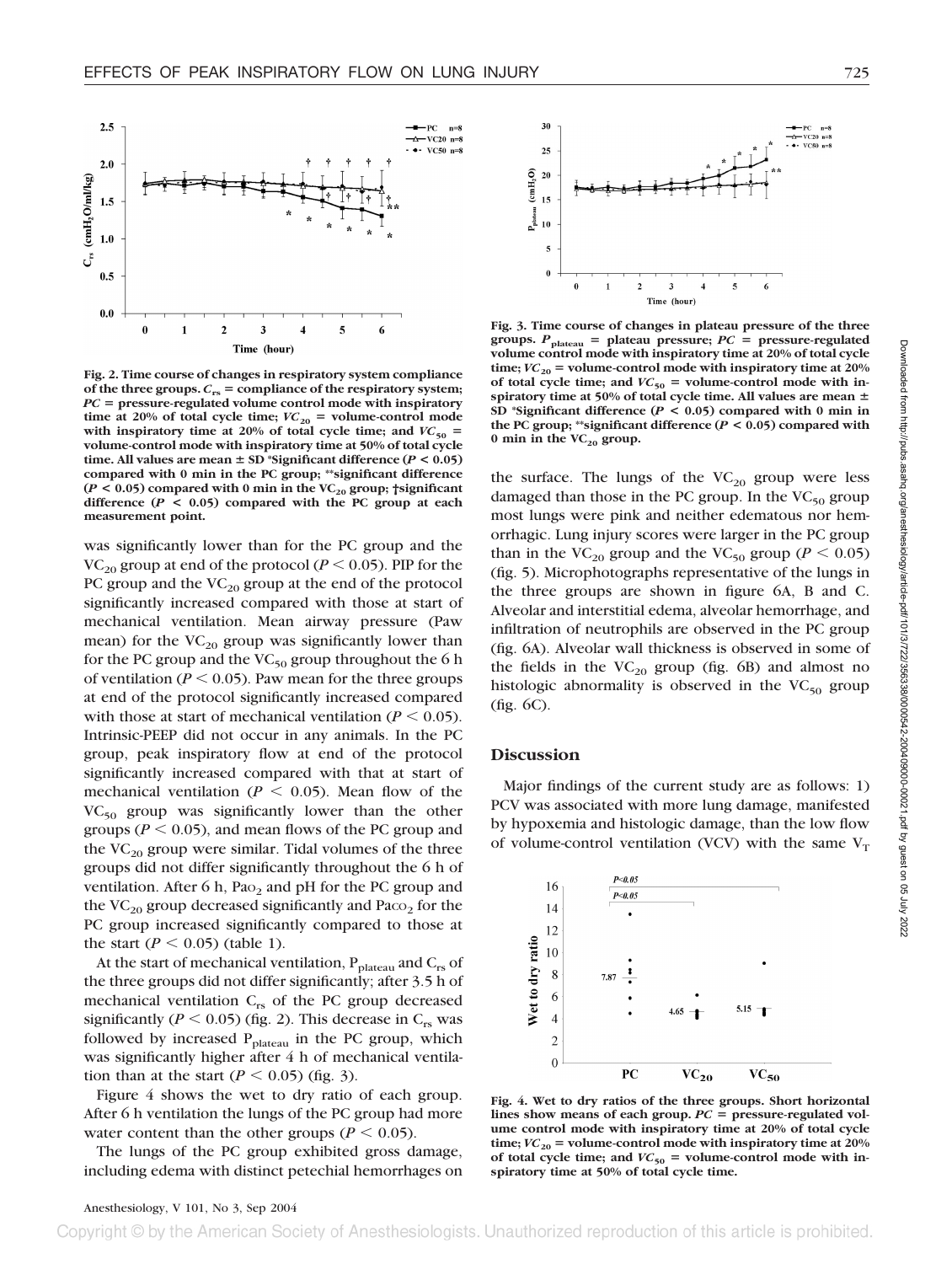

Fig. 5. Lung injury score of the three groups. *Boxes* = 25th and 75th percentiles, and the median value; whiskers = minimum and maximum values.  $PC = pressure$ -regulated volume control mode with inspiratory time at 20% of total cycle time;  $VC_{20}$  = **volume-control mode with inspiratory time at 20% of total cycle**  $time$ ; and  $VC_{50}$  = volume-control mode with inspiratory time at **50% of total cycle time.**

and the same  $P_{plateau}$ ; 2) between the two settings of VCV (VC<sub>20</sub> and VC<sub>50</sub> groups), there was no difference in oxygenation and histologic damage of the lungs.

These results may suggest that there is some threshold in peak inspiratory flow that becomes injurious to the lungs in ventilating with large  $V_T$ . A possible explanation of the difference in lung injury between the PC group and the VCV groups is the shear stress during inspiration on the airways and alveoli, although this was not proved in our study.

A few studies have reported the effect of peak inspiratory flow on VILI. Comparison of findings is difficult, however, because the ventilatory settings were not the same. Investigating the effect of peak inspiratory flow on VILI in sheep, Rich *et al.*<sup>7</sup> compared two levels of PCV (20 and 45 cm  $H_2O$ ) at 5 breaths/min and 15 breaths/min of respiratory rates with VCV of 15 l/min of peak inspiratory flow at 5 breaths/min. VCV induced the least damage even at high PIP; they concluded that slow peak inspiratory flow protected against VILI. Although PIP was 50 cm  $H_2O$  in both VCV and PCV of 45 cm  $H_2O$ , in neither group of animals was  $V_T$  controlled. It is possible that P<sub>plateau</sub> might have been higher in PCV. With 20 cm H2O of PCV, lung injury was less, even though the mean flow of PCV 20 cm  $H_2O$  and 45 cm  $H_2O$  was the same.

In the current study, respiratory rate and  $V_T$  were same for all animals. Meanwhile in the PC group and the  $VC_{20}$ group,  $T_i$  was same, and the flow waveform was square in the  $VC_{20}$  group and the  $VC_{50}$  group. In the PC group, the flow waveform was decelerating pattern. We did not compare decelerating waveform in VCV, so it still remains to be clarified whether peak inspiratory flow itself or flow waveform is the more important factor in VILI. There are some reports relating inspiratory flow profiles to gas exchange, work of breathing, and cardiovascular functions; $8,10,11$  however, few studies have investigated the relationship between VILI and inspiratory flow profiles. Peevy *et al.* have investigated the effect of inspira-



**Fig. 6. Microscopic aspects of the lungs of the three groups. (***A***)** *PC* - **pressure-regulated volume control mode with inspiratory time at 20% of total cycle time;** (*B*)  $VC_{20}$  = volume-control mode with inspiratory time at 20% of total cycle time; and  $(C)$   $VC_{50}$  = **volume-control mode with inspiratory time at 50% of total cycle time. (HE stain, magnification 200).**

tory flow on microvascular injury in isolated perfusion lungs.<sup>12</sup> Using different ventilatory rates, PIP,  $T_i$ , and  $V_T$ for different groups, they found that a combination of high PIP and high peak inspiratory flow induced the most severe microvascular damage. Within similar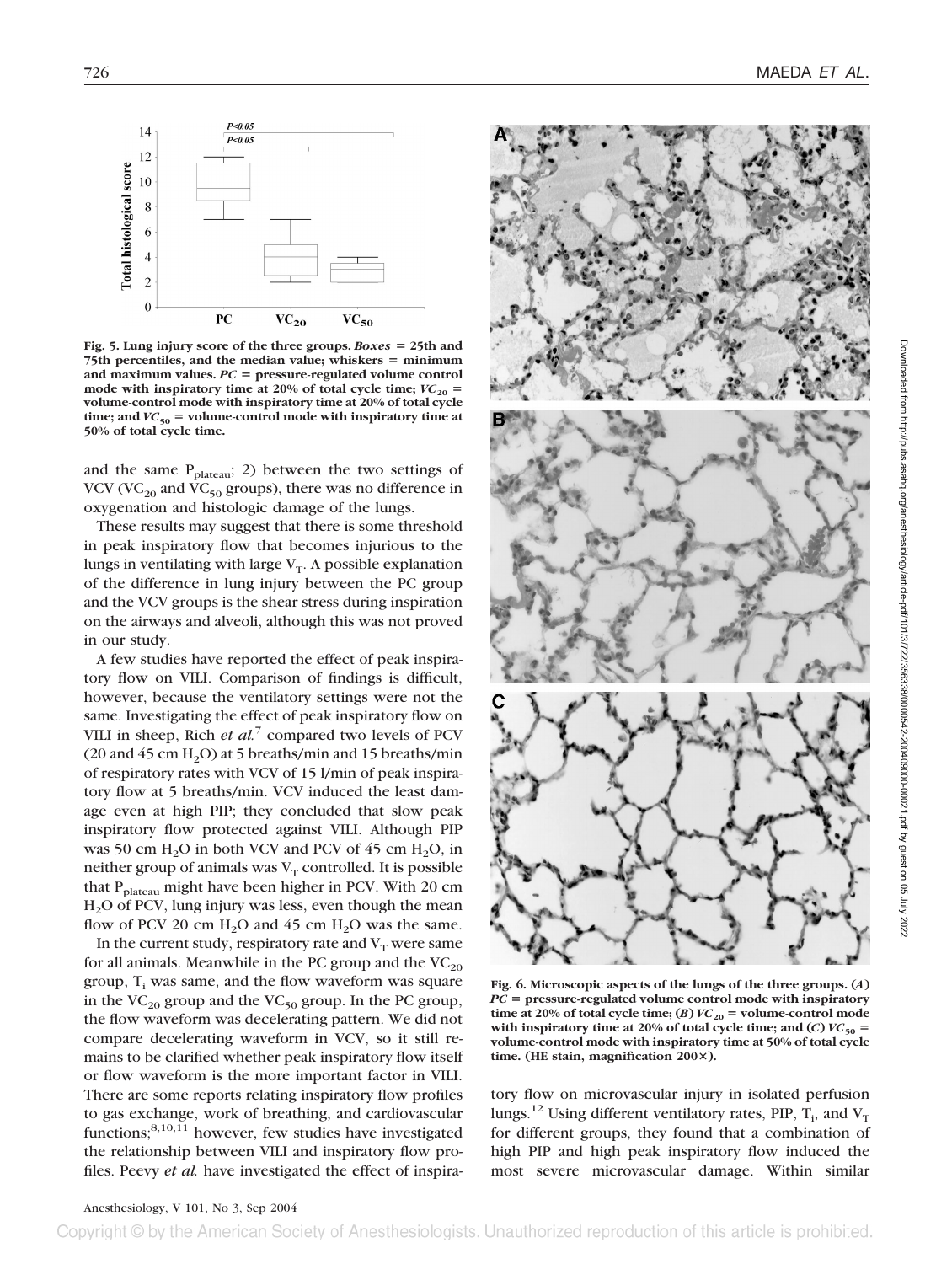ranges of PIP, high peak inspiratory flow induced more microvascular damage. Consequently, their results suggest that not only overdistension but also peak inspiratory flow range are important in VILI. Their results suggest that high peak inspiratory flow and inspiratory waveform in the PC group might be important to develop VILI.

For PCV we used the pressure-regulated volume control of the Siemens Servo 300. This unique technology maintains preset  $V_T$  by controlling pressure control levels. If the mechanics of the patient vary, the ventilator decreases or increases pressure control levels to maintain a constant  $V_T$ . In the current study, the pressure control level increased gradually toward the end of the protocol because the lungs were injured and had decreased compliance. Higher inspiratory pressure resulted in more lung injury. If we had chosen simple PCV,  $V<sub>T</sub>$  decreased along with the development of lung injury and increased  $P_{\text{ACO}_2}$ . As a result, the lung damage could have been less. Even with the pressure-regulated volume control,  $P_{ACO<sub>2</sub>}$  increased significantly in the PC group, probably owing to increased dead space in the injured lungs. On the contrary, it is possible that high inspiratory pressure generated by pressure-regulated volume control ventilation maintained Pa $o<sub>2</sub>$  at high level. In that case, Pa $o<sub>2</sub>$  could have decreased more quickly if we chose simple PCV.

Many animal studies have provided evidence that PEEP protects against VILI.<sup>13,14</sup> At slow peak inspiratory flow, inspiratory time was longer and expiratory time was consequently shorter. This may create intrinsic-PEEP even in healthy lungs and protect the lungs against VILI. To confirm that intrinsic-PEEP was not the reason for lung protection in the  $VC_{50}$  group in the current study, we measured intrinsic-PEEP every 30 min using the expiratory hold button and confirmed for all the animals that intrinsic-PEEP was not occurring. Another possibility is the difference in Paw mean. The Paw mean in the  $VC_{20}$  group was the lowest one and there was statistically no difference in Paw mean between the PC group and the  $VC_{50}$  group. We cannot explain the result of our experiment by Paw mean.

This study was performed using a normal rabbit lung model, which does not reflect the same pathophysiology observed in humans or in ALI/ARDS.<sup>15,16</sup> To induce the lung injury, we chose high  $V_T$  (30 ml/kg), which could cause injuries solely as the result of overdistension without involving shear forces.<sup>17,18</sup> Although the  $V_T$  range was much higher than that used in clinical settings, many previous animal studies also chose high tidal volumes.<sup>19,20</sup> These studies have been substantially contributing to understanding of the mechanisms of VILI and decreasing of the morbidity and mortality of ALI/ARDS. Even with high  $V_T$ , low peak inspiratory flows of  $VC_{20}$  and  $VC_{50}$  were associated with less lung damage. This shows that peak inspiratory flow actually plays a role in the development of VILI, as well as high  $V_T$ , body position,<sup>19</sup> atelectasis,<sup>20</sup> PEEP, $^{13}$  and inflammatory cytokines. $^{9,21-23}$ 

In the current study, we revealed that high peak inspiratory flow in PCV induced significantly more severe lung damage than lower peak inspiratory flows in the  $VC_{20}$  and the  $VC_{50}$  groups. Oxygenation deteriorated significantly in the PC group. In contrast, oxygenation impairment was absent in the  $VC_{20}$  and the  $VC_{50}$  groups after at 6 h of mechanical ventilation. Histologic examination discovered diffuse lung damage, with the most severe damage in the PC group. Our results may suggest that there is some threshold in flow, which becomes injurious to the lungs in ventilating with large  $V_T$ .

In conclusion, when an injurious  $V_T$  is delivered at a higher peak flow, the deterioration in gas exchange, respiratory mechanics, and lung histology appears to be more marked than when it is delivered at a lower peak flow in an animal model.

## **References**

1. Acute Respiratory Distress Syndrome Network: Ventilation with lower tidal volumes as compared with traditional tidal volumes for acute lung injury and the acute respiratory distress syndrome. N Engl J Med 2000; 342:1301–8

2. Hickling KG, Henderson SJ, Jackson R: Low mortality associated with low volume pressure limited ventilation with permissive hypercapnia in severe adult respiratory distress syndrome. Intensive Care Med 1990; 16:372–7

3. Hickling KG, Walsh J, Henderson S, Jackson R: Low mortality rate in adult respiratory distress syndrome using low-volume, pressure-limited ventilation with permissive hypercapnia: A prospective study. Crit Care Med 1994; 22: 1568–78

4. Amato MB, Barbas CS, Medeiros DM, Magaldi RB, Schettino GP, Lorenzi-Filho G, Kairalla RA, Deheinzelin D, Munoz C, Oliveira R, Takagaki TY, Carvalho CR: Effect of a protective-ventilation strategy on mortality in the acute respiratory distress syndrome. N Engl J Med 1998; 338:347–54

5. Mead J, Takishima T, Leith D: Stress distribution in lungs: A model of pulmonary elasticity. J Appl Physiol 1970; 28:596–608

6. Zakynthinos SG, Vassilakopoulos T, Daniil Z, Zakynthinos E, Koutsoukos E, Katsouyianni K, Roussos C: Pressure support ventilation in adult respiratory distress syndrome: Short-term effects of a servocontrolled mode. J Crit Care 1997; 12:161–7

7. Rich PB, Reickert CA, Sawada S, Awad SS, Lynch WR, Johnson KJ, Hirschl RB: Effect of rate and inspiratory flow on ventilator-induced lung injury. J Trauma 2000; 49:903–11

8. Smith R, Venus B: Cardiopulmonary effect of various inspiratory flow profiles during controlled mechanical ventilation in a porcine lung model. Crit Care Med 1988; 16:769–72

9. Imanaka H, Shimaoka M, Matsuura N, Nishimura M, Ohta N, Kiyono H: Ventilator-induced lung injury is associated with neutrophil infiltration, macrophage activation, and TGF- $\beta$  1 mRNA upregulation in rat lungs. Anesth Analg 2001; 92:428–36

10. Modell HI, Cheney FW: Effects of inspiratory flow pattern on gas exchange in normal and abnormal lungs. J Appl Physiol 1979; 46:1103–7

11. Al-Saady N, Bennett ED: Decelerating inspiratory flow waveform improves lung mechanics and gas exchange in patients on intermittent positive-pressure ventilation. Intensive Care Med 1985; 11:68–75

12. Peevy KJ, Hernandez LA, Moise AA, Parker JC: Barotrauma and microvascular injury in lungs of nonadult rabbits: Effect of ventilation pattern. Crit Care Med 1990; 18:634–7

13. Dreyfuss D, Soler P, Basset G, Saumon G: High inflation pressure pulmonary edema: respective effects of high airway pressure, high tidal volume, and positive end-expiratory pressure. Am Rev Respir Dis 1988; 137:1159–64

14. Halter JM, Steinberg JM, Schiller HJ, DaSilva M, Gatto LA, Landas S, Nieman GF: Positive end-expiratory pressure after a recruitment maneuver prevents both alveolar collapse and recruitment/derecruitment. Am J Respir Crit Care Med 2003; 167:1620–6

15. Gattinoni L, Pesenti A, Avalli L, Rossi F, Bombino M: Pressure–volume curve of total respiratory system in acute respiratory failure: Computed tomographic scan study. Am Rev Respir Dis 1987; 136:730–6